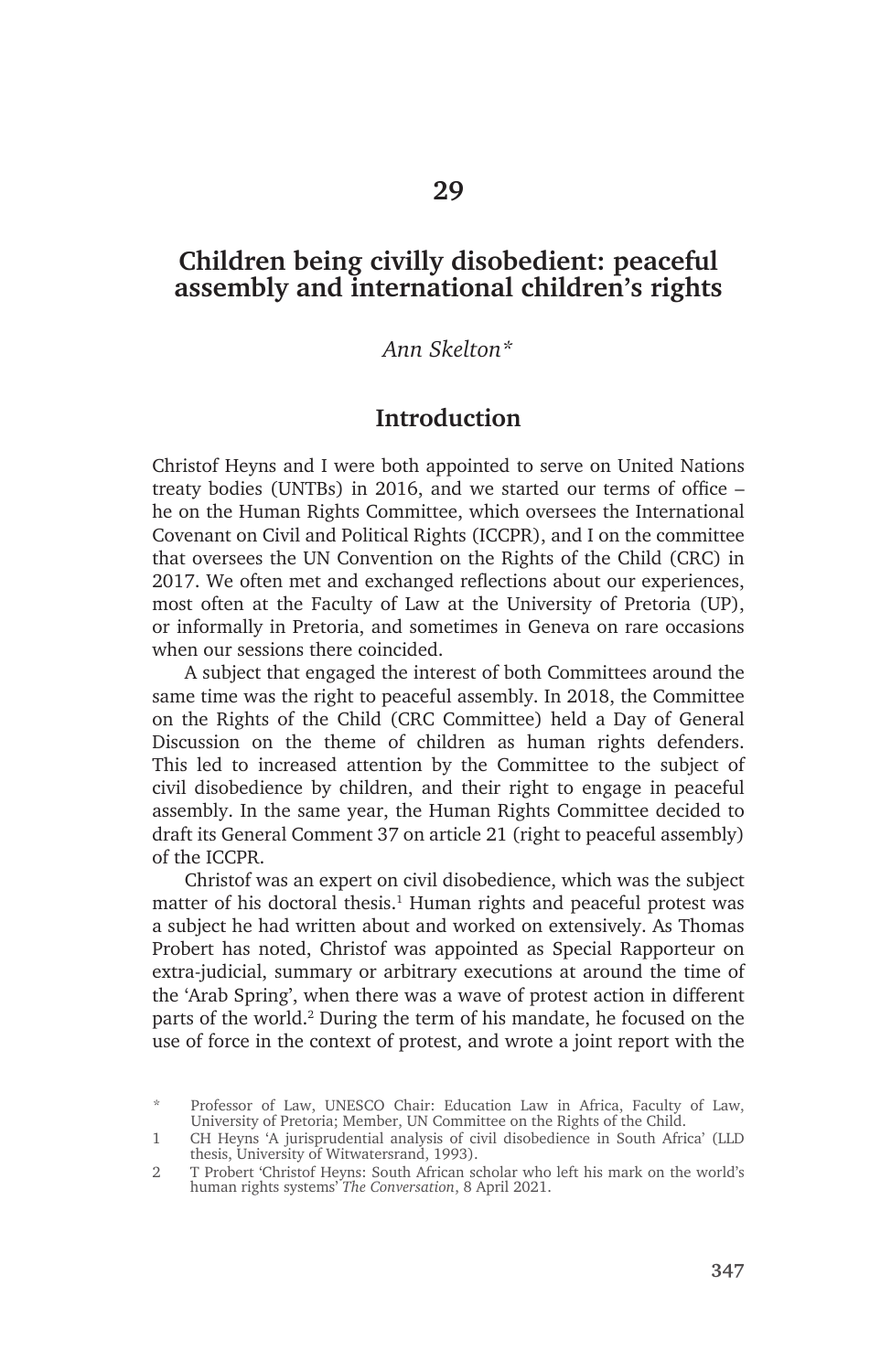then Special Rapporteur on the rights to freedom of peaceful assembly and association, Maina Kiai, which offered normative and practical guidance on the proper management of assemblies.3 That background led to Christof being an obvious candidate to lead the Human Rights Committee's drafting of General Comment 37.

It is the practice of treaty bodies to have a phase of consultation on draft General Comments, during which state parties and members of civil society are able to make written submissions.<sup>4</sup> Draft General Comment 37 attracted a large number of submissions from a broad range of actors. Nine of them were from children's rights organisations and advocates.<sup>5</sup> In an unusual move, the CRC Committee submitted a formal written submission. I led the drafting of that document, and of course, had many off the record discussions with Christof about it. This chapter describes the submission of the CRC Committee on the draft General Comment, and examines the final General Comment to detect the impact of this submission.

# **Background to international children's rights and peaceful assembly**

Children's involvement in protests or assemblies is not new. Examples from Western history include child labourers who took part in protests against unfair labour practices in the 1800s, notably in response to the industrial revolution in the United Kingdom,<sup>6</sup> and the newsboys' strikes in New York in the 1880s and 1890s. Civil disobedience initiated by children sporadically continued throughout the 1900s.<sup>7</sup> In 1911 there were spontaneous school strikes in many towns across England as

- 4 At the 27th meeting of Treaty Body Chairs held in Cost Rica in 2015, the Chairpersons acknowledged the importance of consultation for the 'transparency, legitimacy and publicity of general comments'. It was observed that posting draft General Comments on the OHCHR website and inviting comment from state parties, NGOs, NHRIs, UN Agencies and other interested bodies and persons was to be the general practice going forward. Submissions will be taken into account but the final responsibility for drafting rests with the Committees (A/70/302, 2015, paras 21-25).
- 5 Equal Education Law Centre, Child Rights Information Centre Moldova, Girls Advocacy Alliance, Children Rights International Network, Plan International, Child Rights Connect, Anita Danka (independent expert) and two NHRIs: Defensora de los Derechos de la Ninez de Chile, The Commissioner for Children's Rights Office, Cyprus.
- 6 J Waller *The real Oliver Twist: Robert Blincoe* (Icon Books Ltd, 2005) 286-7; H Sutherland 'Children's strikes, school walk-outs, and youth political activism' (2018) available at https://doinghistoryinpublic.org (accessed 4 January 2022).
- 7 S Cunningham & M Lavalette *School's out: the hidden history of Britain's student strikes* (Bookmarks 2016) 30.

<sup>3</sup> Joint report of the Special Rapporteur on the rights to freedom of peaceful assembly and association and the Special Rapporteur on extra-judicial, summary or arbitrary executions on the proper management of assemblies, A/HRC/31/66, 2016.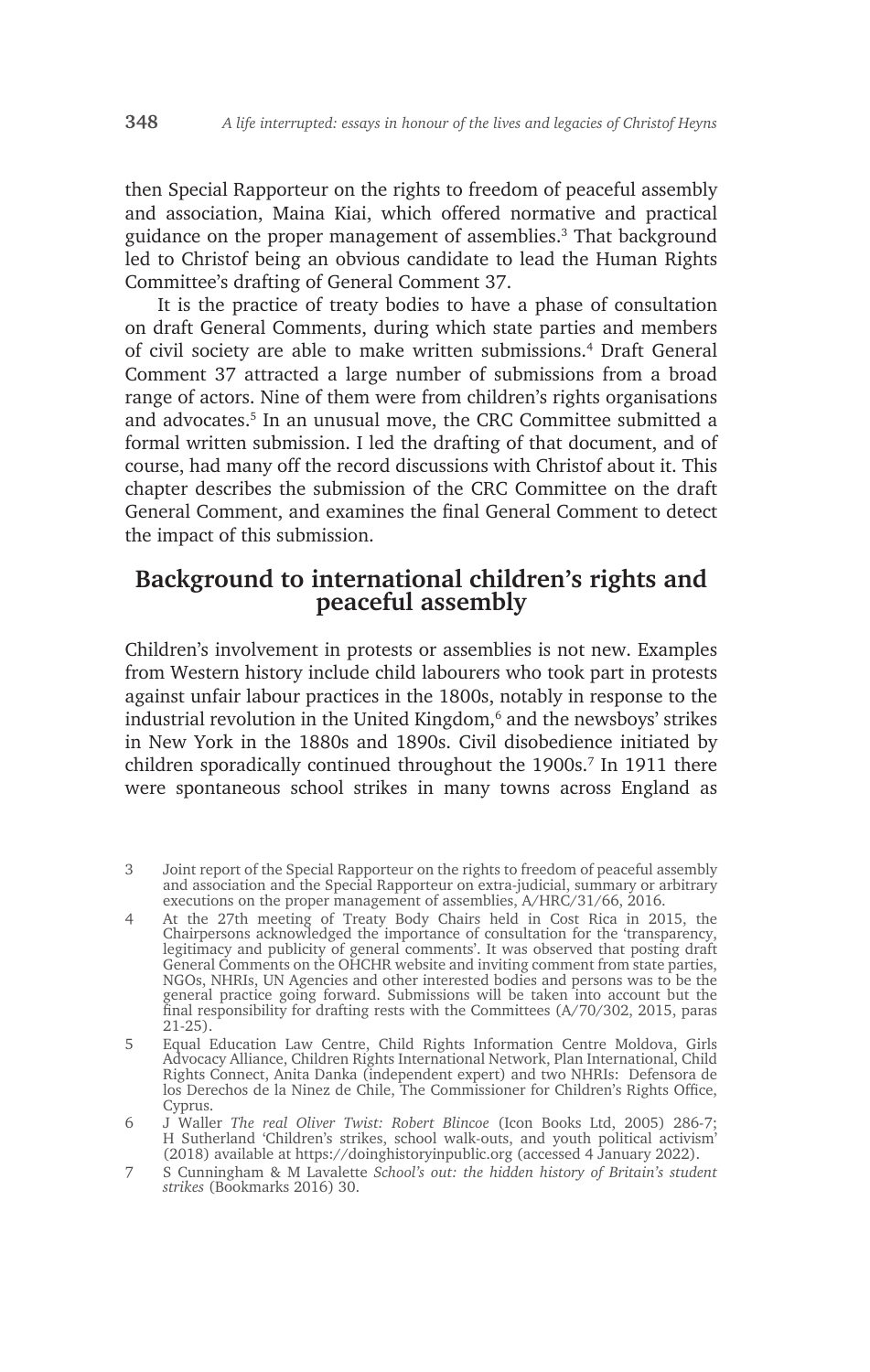children protested, primarily against the use of the cane.<sup>8</sup> Strikes by school children again shot to prominence in the 1960s, allied to the broader civil rights movement. A high profile example was the 'children's campaign' in Birmingham, Alabama.<sup>9</sup> In his doctoral thesis,10 Christof Heyns describes the impact of the *Tinker v Desmoines Community School Districts* case,<sup>11</sup> in which the United States (US) Supreme Court ruled that school children's right to wear black arm bands in protest against the Vietnam War was protected by the First Amendment to the Constitution regarding free speech.

In South Africa, the struggle against apartheid is often iconically depicted in the photograph of Hector Pieterson, fatally wounded by police, which was taken in June 1976 during the Soweto uprising in which school students protested against an authoritarian education system.12 Children were also key participants in the First Intifada in the Occupied Palestinian Territories that broke out in 1987.<sup>13</sup> The first decade of the 21st century saw protest action in the US regarding immigration rights and social expenditure cutbacks in the United Kingdom  $(UK)$ .<sup>14</sup> Since 2018, there has been a wave of protest action by children regarding the climate emergency, emblemised by the rise of the 'Fridays for Future' movement.<sup>15</sup> In India, children have prominently participated in protests related to citizenship, $16$  and in Chile, $17$  South Africa<sup>18</sup> and Spain,<sup>19</sup> children have mobilized to gain access to or improve conditions in schools.

- 8 W Baker 'Explaining the outbreak and dynamics of the 1911 school strike wave in Britain' (2010) 6(1) *Reflecting Education* 25.
- 9 S Levingson 'Children have changed America before, braving fire hoses and police dogs for civil rights' *Washington Post*, 23 March 2018.
- 10 Heyns (n 1) 550.
- 11 393 US 503 (1969).
- 12 F Wilson & M Ramphele *Children on the frontline: the impact of apartheid, destabilisation and warfare on children in Southern and South Africa* (UNICEF 1987) 58. The authors recorded that school boycotts were widespread in 1976, 1980 and 1984.
- 13 See generally, S Mansour *Children of the Infitada* (Institute for Palestinian Studies 1990).
- 14 A Daly 'Article 15: the right to freedom of association and freedom of peaceful assembly' in A Alen *et al* (eds) *A commentary on the United Nations Convention on the Rights of the Child* (Brill Nijhoff 2016) 4.
- 15 A Danka 'The right of children to be heard through peaceful protests' (2019) *European Yearbook on Human Rights* 405-415.
- 16 S Misra 'Protecting children's right to protest', *The Hindu*, 18 February 2020.
- 17 J Franklin 'Chilean girls stage occupation of their own school in education rights protest', *The Guardian*, 7 October 2011.
- 18 F Veriava & N Ally 'Legal mobilisation for education in the time of Covid-19' (2021) *South African Journal on Human Rights,* published online 9 December 2021, DOI: 10.1080/02587203.2021.2004919.
- 19 'Starting in 2018, N.S. had campaigned for more than two years with other children in the same situation, demonstrating weekly in front of the Ministry of Education in Melilla to fight for their right to education', see 'UN Committee welcomes Spain's decision to allow Moroccan child to attend public school' (28 May 2020), https://www.ohchr.org/EN/NewsEvents/Pages/DisplayNews.aspx?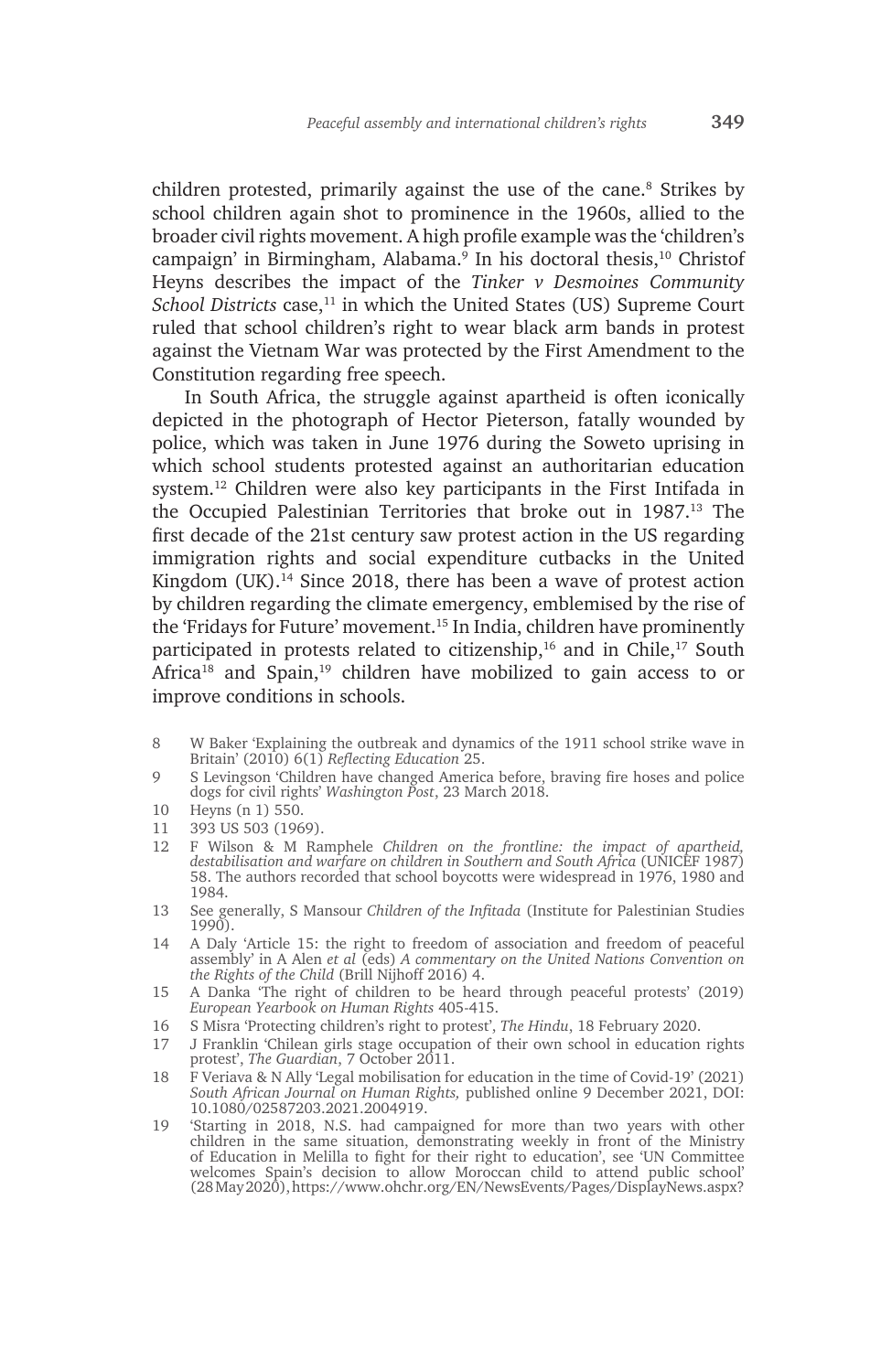The surge of children's participation in mass protests in recent years appears to coincide with the 'Arab Spring', and with rise of social media. In late 2011 and early 2012, 15 year old Ali al-Nimr and 16 year old Dawood Hussain Al-Marhoon participated in a number of antigovernment protests in Saudi Arabia. They were arrested, tortured, made to sign 'confessions' and upon being found guilty of *herabah* (banditry) they was sentenced to death. Two letters, signed by four special rapporteurs Maina Kiai, Mónica Pinto, Christof Heyns and Juan Méndez,<sup>20</sup> were sent from the Office of the High Commissioner for Human Rights (OHCHR), on 21 September and 19 October 2015, to the Saudi Arabian mission in Geneva. The letters expressed the Rapporteurs' grave concern about the treatment of Ali and Dawood, stressed that their sentences were contrary to international law due to them being below the age of 18 years at the time they committed the alleged crimes. They urged the government to halt the executions, annul the death penalty, order retrials and investigate the allegations of torture. On 29 October 2018 the CRC Committee, together with several Special Rapporteurs, issued a statement calling on Saudi Arabia to halt the execution of six young men who had been children at the relevant time, including Dawood and Ali.<sup>21</sup> According to the statement, '[t] hey were arrested and sentenced to death for charges that the experts previously have considered to represent criminalization of the exercise of fundamental rights, including freedom of expression, when they were aged less than 18 years old'.<sup>22</sup> If Christof had lived to see it, he would have been pleased to note that the government of Saudi Arabia commuted the death sentences of Ali al-Nimr, Dawood al-Marhoon and Abdullah al-Zaher to 10 years imprisonment and indicated that the time already served would be taken into account. Ali al-Nimr was released in October 2021.

# **The Day of General Discussion on children as human rights defenders**

An awareness of the burgeoning civil action by children prompted the CRC Committee to hold its Day of General Discussion in 2018

NewsID=25908&LangID=E (accessed 6 January 2022).

<sup>20</sup> At the time of signing the letter they were, respectively, the Special Rapporteur on the right to freedom of assembly and association; the Special Rapporteur on the independence of judges and lawyers; the Special Rapporteur extrajudicial, summary or arbitrary executions; the Special Rapporteur on torture or cruel, inhuman and degrading treatment or punishment.

<sup>21</sup> The other named individuals were Abdullah al-Zaher, Mutjaba al-Sweikat. Salman Qureish and Abdulkarim al-Hawaj.

<sup>22</sup> UN experts call on Saudi Arabia to halt death sentences on children https://www. ohchr.org/EN/NewsEvents/Pages/DisplayNews.aspx?NewsID=23795&LangID=E (accessed 15 December 2021).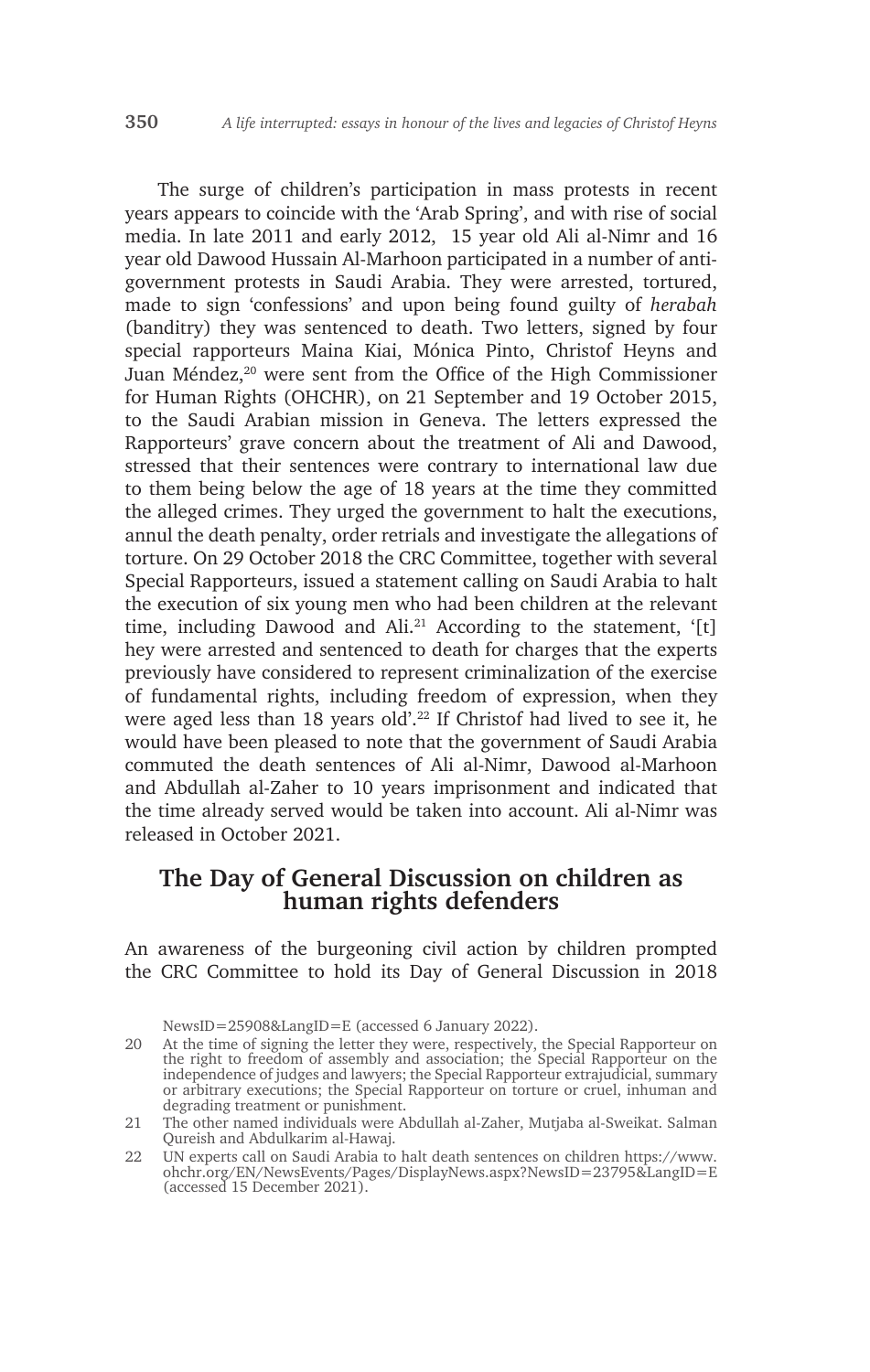on the theme of 'Protecting and empowering children as human rights defenders'. 2018 also marked the 20th anniversary of the UN Declaration of Human Rights Defenders, and the 70th anniversary of the Universal Declaration of Human Rights, and the CRC Committee decided to contribute to this landmark year 'by highlighting the importance of promoting respect and support for the activities of human rights defenders of all ages'.23

The CRC Committee holds a Day of General Discussion (DGD), usually every second year. It is an opportunity for the Committee to focus on a particular article in the Convention, or a selected theme relating to an article or articles, and aims to guide normative development and implementation of the Convention. This allows for in-depth discussion which can shed light on the content of the CRC within the current context. The DGD also provides an opportunity to hear the views of stakeholders, including those of children themselves. It results in an outcome document, and often leads to the Committee drafting a General Comment on the chosen subject. The selection of the theme 'Protecting and empowering children as human rights defenders' indicates that the Committee considered this to be a contemporary issue that required normative debate and development, and the choice of theme was no doubt driven by an awareness of the growing number of children involved in human rights work, including protest action. In fact, the Committee's first General Comment, on the aims of education, rather far-sightedly included an acknowledgement of the role of children as 'promoters and defenders of children's rights in their daily lives'.<sup>24</sup> Furthermore, the Committee's DGD in 2016 on children's rights and the environment had revealed to the Committee that children were active as child rights defenders in that sphere. Consequently, the Committee issued a recommendation in the outcomes report from that DGD that 'States should provide a safe and enabling environment for activists defending environmental rights, and owe a heightened duty of care to activists below the age of 18'.25 The outcome document for the DGD on protecting and empowering children as human rights defenders underscores that 'there is no minimum age to act for the protection, promotion and fulfilment of human rights', and that children who take

<sup>23</sup> United Nations Committee on the Rights of the Child *Day of General Discussion (DGD) 2018: Protecting and empowering children as human rights defenders report* (2018) 5.

<sup>24</sup> UNCRC General Comment 1 article 29(1): The aims of education (2001) CRC/ GC/2001/1.

<sup>25</sup> United Nations Committee on the Rights of the Child *Day of General Discussion (DGD) 2016: Report of the 2016 Day of General Discussion: Children's rights and the environment* (2016) 34.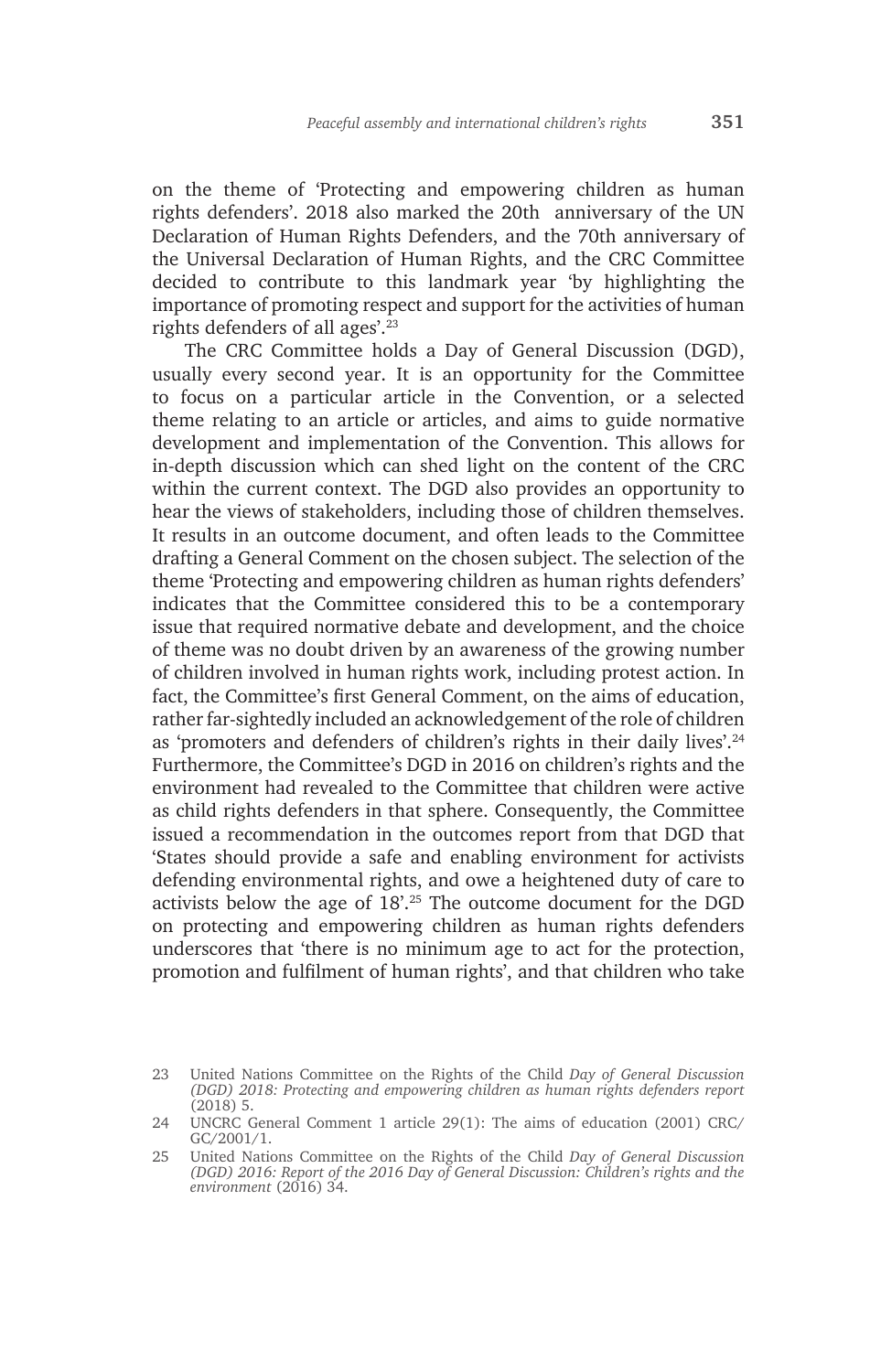actions to achieve their own rights or the rights of others are human rights defenders.26

# **Human Rights Committee's process of drafting General Comment 37 on article 21**

The Human Rights Committee made a decision during the later part of 2018 to draft a General Comment on article 21 of the ICCPR, the right to peaceful assembly, and designated Christof Heyns as the Rapporteur to lead the process. To get the drafting process started, the Committee held a half day of general discussion on 20 March 2019. The background document, drafted by Christof, mentioned gender as a special issue, but did not mention children. Despite that, South African civil society organisation Equal Education Law Centre (EELC) made a submission at this early stage of the drafting process, entitled 'Children and the right to peaceful assembly'.<sup>27</sup> The submission recommended that the draft General Comment 'should recognise and reiterate that children are bearers of the right to peaceful assembly, which is inextricably linked to the right of children to freedom of expression and to participation in social and political life'. Their submission outlined positive and negative obligations resting on the state when developing measures regulating and giving effect to peaceful assembly. EELC focused in particular on prior notification requirements, and urged that these should not result in penalties that have a restrictive effect on children's participation. EELC's interest in this area of the law had been developed through their work involving 'equalisers' who are primarily high school students who participate in various forms of peaceful assembly, and had been honed through the organisation's involvement as an *amicus curiae* in the South African Constitutional Court case *Mlungwana v State*, <sup>28</sup> the judgment of which was handed down on 19 November 2018, only months prior to the half day of general discussion In that case, children were among protestors who were arrested for failing to give adequate notice of a gathering. The Court found the law that criminalised the failure to give notice to be unconstitutional. EELC, in their submissions to the Human Rights Committee's half day of general discussion, quoted the following paragraph from the judgment: <sup>29</sup>

In particular, it must be emphasised that for children, who cannot vote,

<sup>26</sup> n 23, 5.

<sup>27</sup> Equal Education Law Centre 'Children and the right to peaceful assembly' (2019), https://www.ohchr.org/Documents/HRBodies/CCPR/GCArticle21/TheEqual EducationLawCentre.pdf (accessed 7 January 2022).

<sup>28</sup> (CCT32/2018) [2018] ZACC 45 (19 November 2018) (*Mlungwana* case). The Special Rapporteur on the right to peaceful assembly was also an *amicus curiae* in this case.

<sup>29</sup> *Mlungwana* case (n 28) para 72.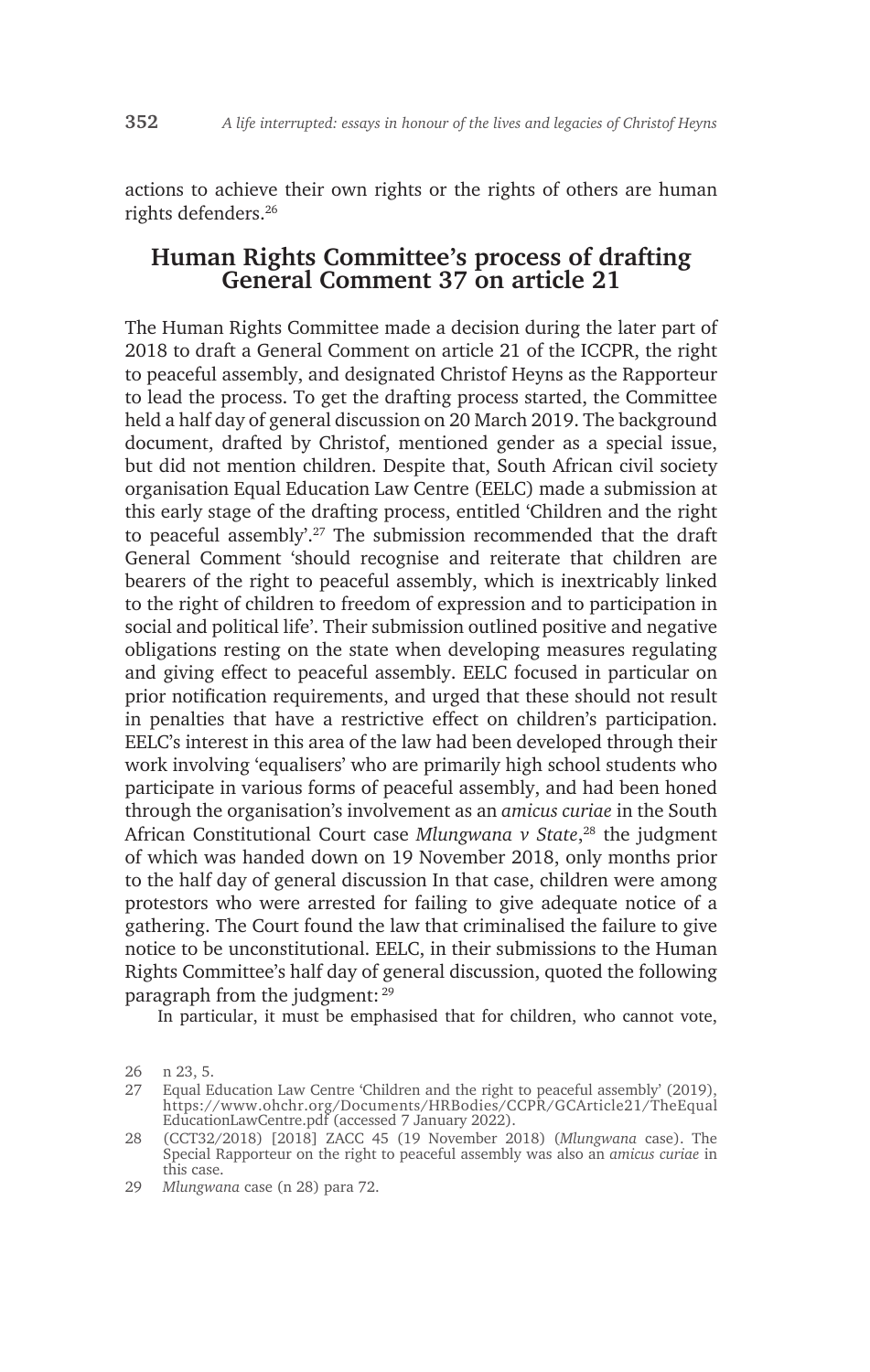assembly, demonstrating, and picketing are integral to their involvement in the political process. By virtue of their unique station in live the importance of the section 17 rights [to peaceful assembly] has special significance for children who have no other realistic means of expressing their frustrations.

The submission also pointed out that the Constitutional Court had stressed that exposing children to the criminal justice system is traumatic and must be a measure of last resort.<sup>30</sup> The EELC argued that these concerns are not abstract, they quoted children who had attended an assembly in 2017. Despite it being a peaceful protest and although there had been compliance with the prior notice requirement, the police had used teargas to disperse the gathering. As one grade 11 equaliser said: 'I felt threatened when a lot of police came because I don't know what teargas does to people. When police arrive, I should feel safe, but I did not because they were angry and threatened me and EE members. I felt really scared and imagined myself at a police station or prison'.31 Another organisation that made submissions for the half day of general discussion was the Consortium for Street Children.<sup>32</sup> Their submissions focussed on understanding 'peaceful assembly' as a key feature of living in street situations, and they also highlighted how children's rights were being infringed through harassment and roundups of children on the street, children on the street being charged with status offences and being managed through anti-social behaviour and nuisance measures. These submissions also highlighted the CRC Committee's General Comment 21 on children in street situations, $33$  which recognised that public spaces are 'integral' to the lives of children in street situations and called on states to ensure that children on the streets 'have access to political and public space in which to associate and peacefully assemble is not denied in a discriminatory way'.34

The interest of children's rights organisations in the HRC's process of drafting General Comment 37 had been piqued. Child Rights Connect, a Geneva-based organisation that works closely with the CRC Committee, decided to conduct a survey of children's opinions on General Comment 37. Opinions were gathered from 91 children, aged 10-18 years old, from 15 different countries, across five regions (East Asia and Pacific, Latin America and Caribbean, Sub-Saharan Africa,

<sup>30</sup> EELC submission (n 27) 13, referring to the *Mlungwana* judgment at para 89.

<sup>31</sup> n 27, 13.

<sup>32</sup> Consortium for Street Children 'Submission for the preparation of a General Comment on article 21 (righto peaceful assembly) of the International Covenant on Civil and Political Rights' (2019) https://www.ohchr.org/EN/HRBodies/CCPR/ Pages/GC37.aspx (accessed 12 December 2021).

<sup>33</sup> Committee on the Rights of the Child General Comment on children in street situations (2017) CRC/C/GC/21.

<sup>34</sup> Consortium for Street Children submission, n 33 at 2, referring to the CRC General Comment 21 at para 36.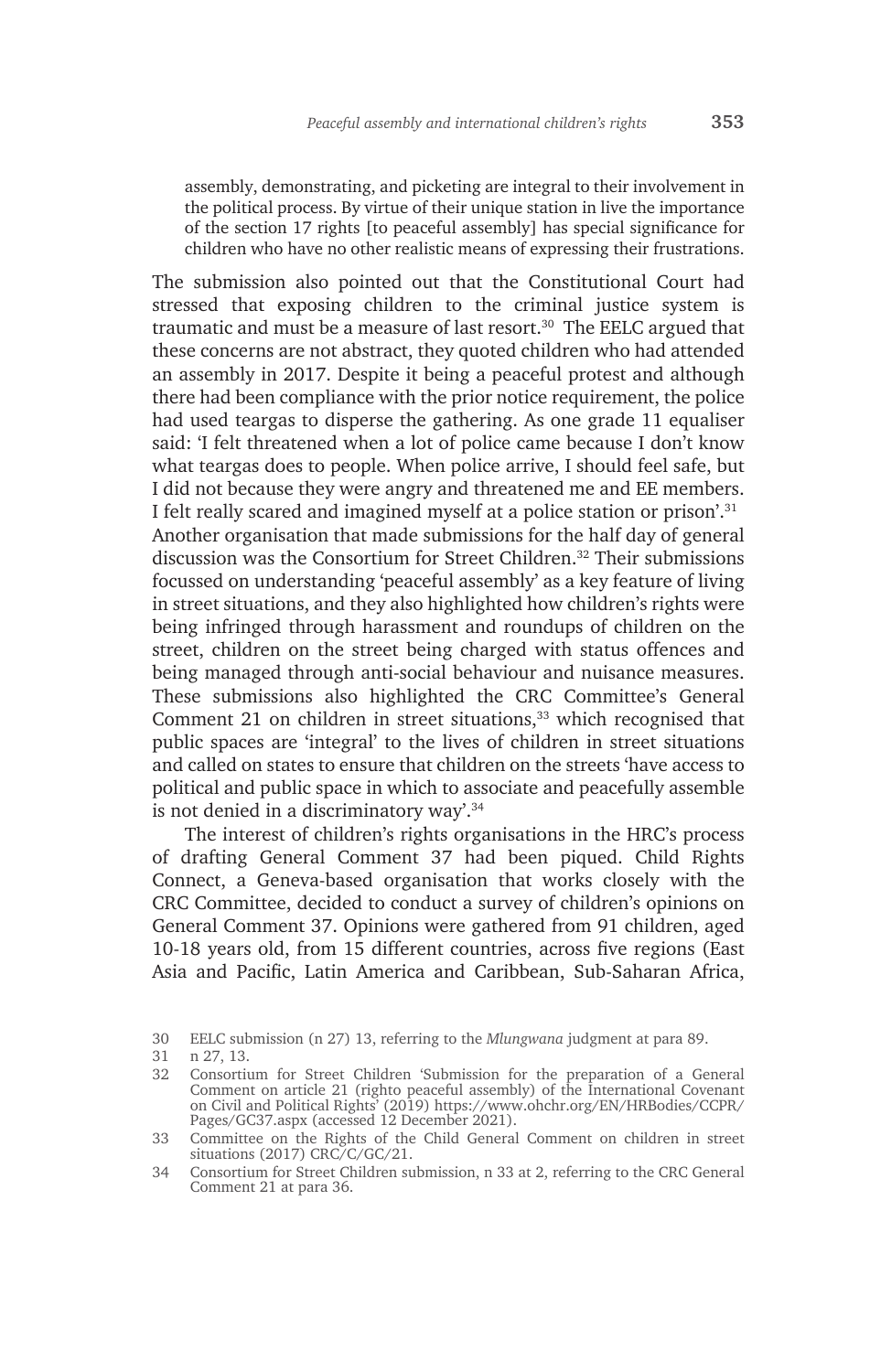Europe, and Central Asia, Middle East and North Africa), and these were included in a submission to the Human Rights Committee.35 The quotes from the children's inputs in the submission bring to life the very real engagement of children in protests, and the challenges they face due to barriers placed on their participation, and in many cases, harsh consequences from law enforcement.

# **CRC Committee's comments on the Human Rights Committee's draft General Comment 37**

The Committee on the Rights of the Child took the opportunity to present a written submission on the draft General Comment. This will be discussed in some detail in the following sections of this chapter.

### *The views of child human rights defenders*

The Committee applauded the efforts made by the Human Rights Committee to hear from children through its partnership with the civil society network partner, Child Rights Connect, who conducted a survey of children's opinions on the General Comment. The very process of consulting with children on a General Comment was an important recognition of their right toexpress their views. As the CRC Committee observed in its General Comment 12 on children's right to participation, the concept of participation is 'the starting point for an intense exchange between children and adults on the development of polices, programmes and measures in all relevant contexts of children's rights'. The CRC Committee referred to the submissions of Child Rights Connect, and encouraged the HRC to consider the views of children captured in that submission and take them into serious consideration in the finalisation of their General Comment.

The Committee noted that children are increasingly expressing their views on issues that concern them such as access to services, including education, as well as climate change. With regard to the latter, the Committee drew attention to its own public statement, which had been issued in September 2019, indicating its support for children's right to engage in peaceful assembly:

The CRC Committee said it was 'inspired by the millions of children and adolescents who marched for climate change last week', the Committee – which has regularly addressed the environment, climate change and the degradation of the planet in concluding observations – welcomed 'the

<sup>35</sup> Joint submission by Child Rights Connect and Anita Danka on the revised General Comment 37 on article 21 (right of peaceful assembly), https://childrightsconnect. org/wp-content/uploads/2020/02/submission\_gc27\_child\_rights\_connect.pdf (accessed 6 January 2022).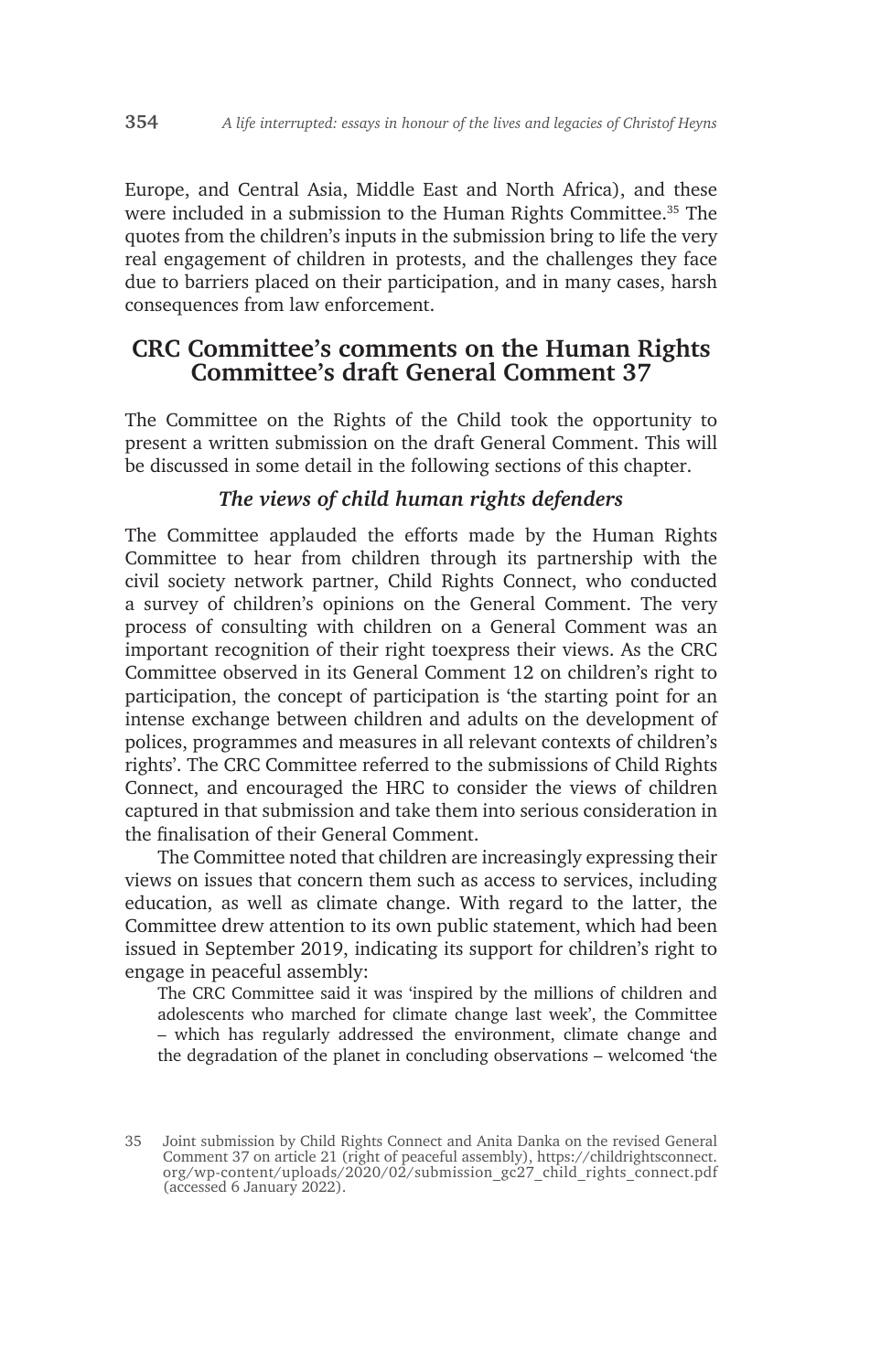active and meaningful participation of children, as human rights defenders, in relation to issues of concern to them along with everyone else'.<sup>36</sup>

#### *Article 15 of the CRC*

The CRC Committee's submission then set out article 15 of the CRC on children's right to association and assembly, and pointed out that the formulation bears similarities to the Universal Declaration and differences from the structure of the of the rights in the ICCPR. Article 15 of the CRC is similar to article 21 of the ICCPR. However, like the Universal Declaration (and different from the ICCPR), it includes freedom of association and freedom of assembly within one clause. Nevertheless, the wording of sub-article 2 on restrictions on the freedom of peaceful assembly does not differ, it is identical to the wording of article 21 of the ICCPR. Therefore, there should be no additional restrictions on children than there are on adults in the context of freedom of peaceful assembly. The CRC Committee observed in its submissions on the draft General Comment 37 that the difference in structure was not fundamental, and concluded that children have the same rights as adults when it comes to both association and assembly. The Committee added that children's capacity to participate in such activities of their own volition develops as they mature, in line with the concept of evolving capacity.37

Article 15 is one of a cluster of rights in the CRC, which the Committee's reporting guidelines refer to as 'civil rights and freedoms' (arts 7, 8, and 13-17). These, briefly stated, are the rights to a name and nationality, preservation of identity, freedom of expression, freedom of thought, conscience and religion, privacy, access to information. It is also apparent that article 12 – the freedom to express views on all matters concerning them, and that those views are to be given due weight, often referred to as the principle of participation – is closely allied to the other civil freedoms, including article 15.

#### *Children participating in peaceful assemblies*

The CRC Committee's submission pointed out that children who participate in peaceful assembly may do so in a variety of different situations. In some instances, they accompany their parents who are participating in peaceful assembly, including peaceful protests, and in others they participate of their own volition and by themselves (with

<sup>36</sup> UN Child Rights committee voices support for children campaigning on climate change, 27 Sept 2019, https://www.ohchr.org/EN/NewsEvents/Pages/Display News.aspx?NewsID=25068&LangID=E (accessed 6 December 2021).

<sup>37</sup> Evolving capacity is included in art 5 of the Convention, while art 12 requires the views that a child who is capable of forming views must be able to express their views freely and that their views should be given due weight in accordance with the child's age and maturity.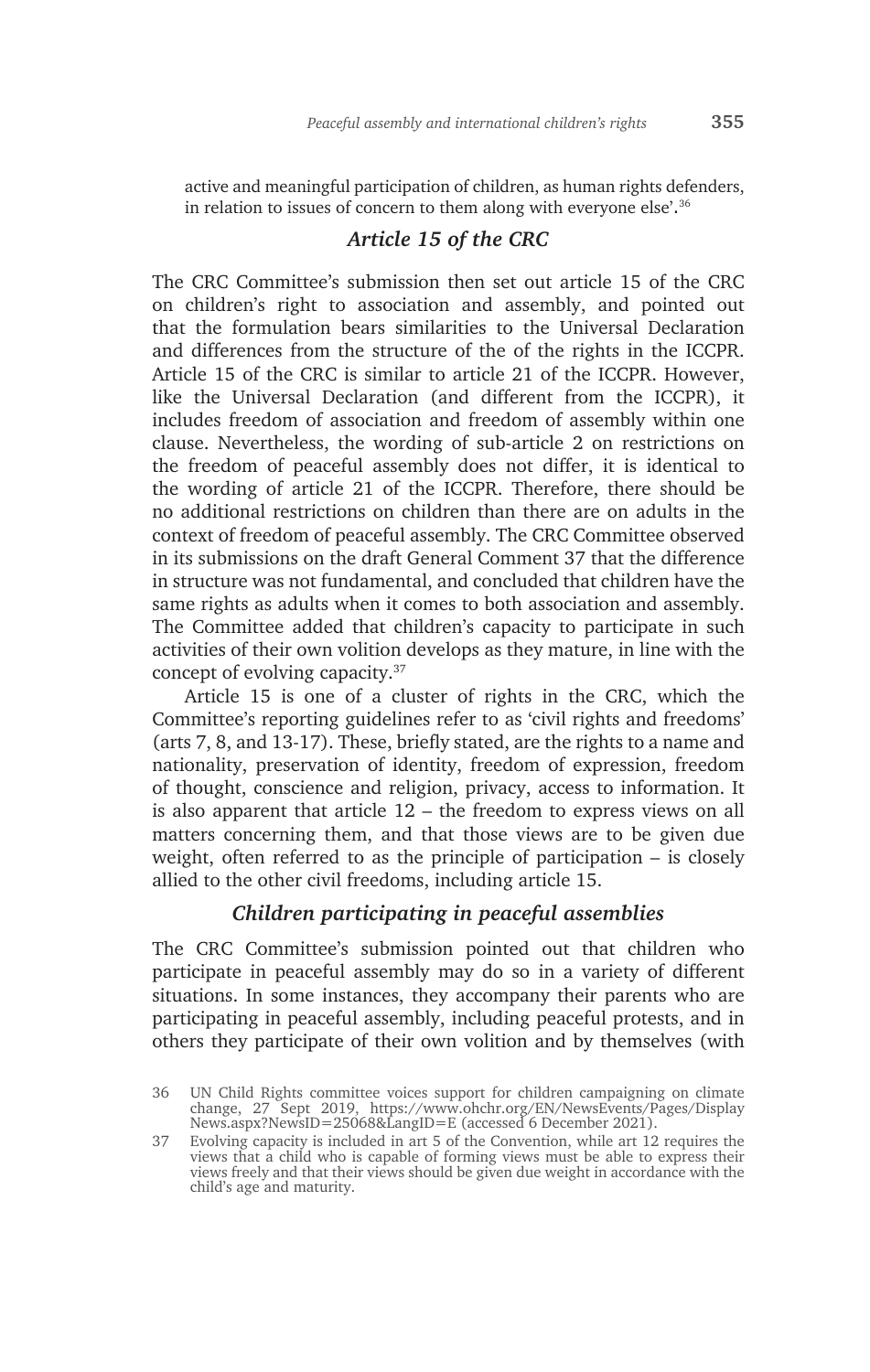or without parental approval). This may take place in actual physical assemblies such as strikes, sit-ins or marches, or in the 'virtual' context of on-line participation. The submission elaborated on these different contexts.

#### **Children participating in peaceful assembly with their parents**

Children are in many instances 'brought along' to protests by their parents or other adults. In some cases this is due to the fact that the parent is the caregiver and has no option to leave the child in the care of another. In other situations the parents may consider participation in protest as part of a child's development of civic awareness.

The CRC Committee underscored that children have the right to be present at peaceful assemblies with their parents or other adults. It was acknowledged that parents bear some responsibility for the care and protection of children in such situations. However, the state has a positive duty to protect children's rights<sup>38</sup> and must at all times act with an awareness that children are present at the assembly, and protect them from the harm that may be caused by others as well as any harm that might be occasioned by law enforcement actions. The CRC Committee observed that banning children from being brought to such assemblies is not a solution to the problem. More nuanced measures must be taken to balance the need to permit the freedom recognised in article 15 of the CRC and at the same time ensure that all reasonable efforts are made to protect children from violence, detention and other negative effects. The state should not take a negative or punitive approach to parents involving their children in peaceful assemblies, even those that turn violent.

#### **Children participating in peaceful assemblies as individuals or groups, separate from their parents**

Children often have difficulty in participating in assemblies as they often face first-line resistance from caregivers and teachers, and then also from the state. Indeed, the CRC Committee recorded that it has had to point out to some states during state party reviews that children have a right to associate, to express views and to be involved in peaceful assembly activities.<sup>39</sup> The important features of their recommendations to states may be summarised as follows:

<sup>38</sup> Daly (n 14) 31-2.

<sup>39</sup> See for example the CRC Concluding Observations to Australia: 'The Committee expresses its concern and disappointment that a protest led by children calling on government to protect the environment received a strongly worded negative response from those in authority, which demonstrates disrespect for the right of children to express their views on this important issue' (CRC/C/AUS/CO/5-6 2019, para 40). See also the Concluding Observations to Hungary: 'Ensure that children enjoy their right to freedom of expression including when participating in peaceful demonstrations, and do not suffer negative consequences, such as charges of petty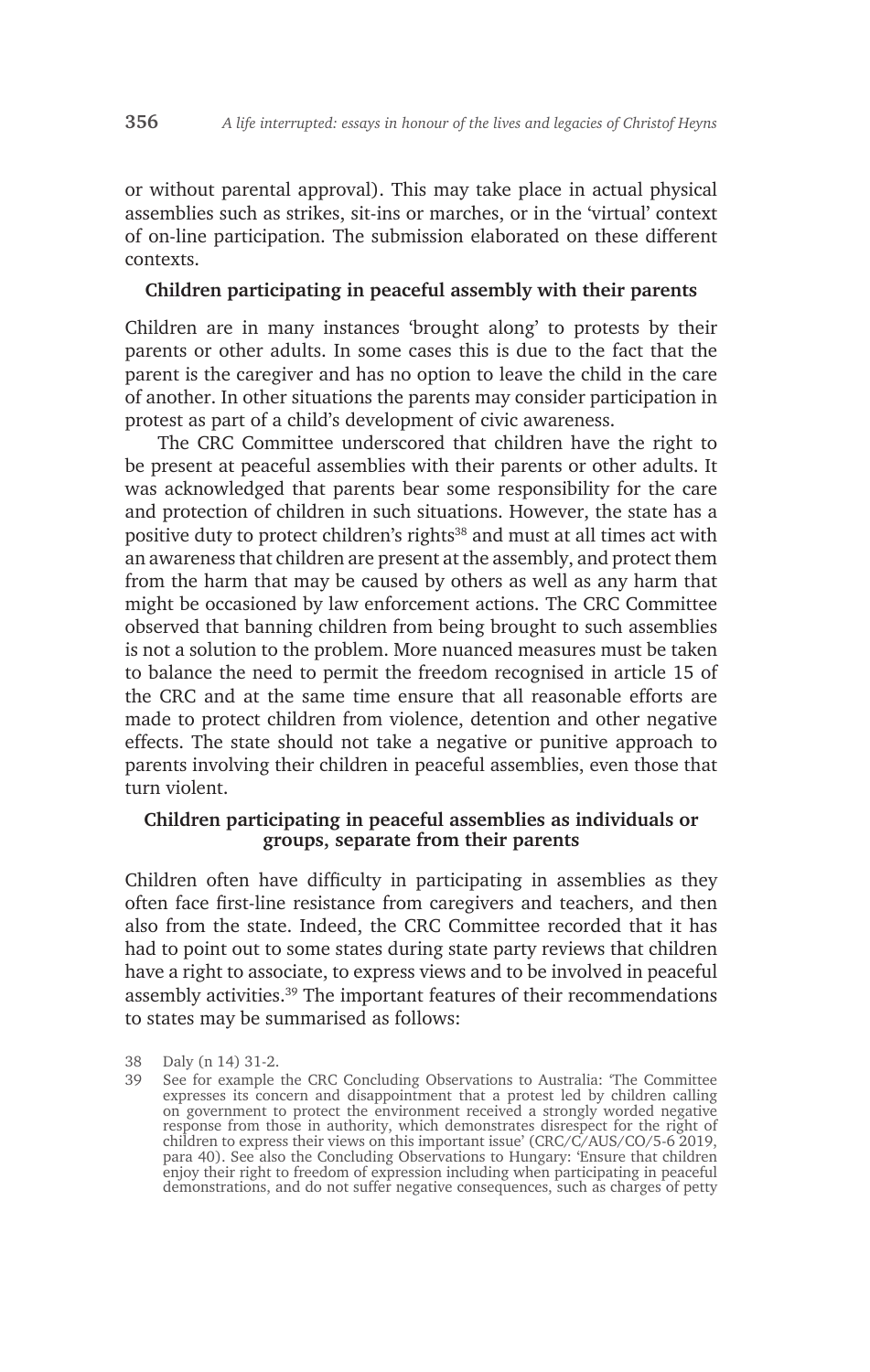- Children have a right to participate in peaceful assemblies, and civic education needs to ensure that children, parents and teachers all understand this.
- Children may, in fact and in law, have an enhanced right to participate in peaceful assemblies because they are unable to vote, and therefore peaceful assembly is their only means to bring about change.<sup>40</sup>
- There are certain risks to being involved in peaceful assemblies, especially public protest actions that take place in parks, streets or public places, because they can turn violent. Civic education should thus ensure that children are made aware of these risks so that they can make informed choices on whether to participate or not.
- Facilitation of peaceful protest is the best means to ensure that it remains peaceful, and thus parents, teachers and law enforcement officials should take pro-active steps in this regard.
- Children should never be punished for participating in peaceful assemblies. Even if such assemblies turn violent, children should not be subjected to group punishments, random arrests or detentions.<sup>41</sup> If they are reasonably suspected, as individuals, of having perpetrated violence themselves, they should be dealt with in child justice systems in processes that conform to articles 37 and 40, in line with the CRC Committee's General Comment 24 on the rights of children in child justice systems.

The Committee stressed that children, particularly adolescents, would be likely to exercise their freedom of association and assembly online. Children participating in the DGD on Children as Human Rights defenders said that the digital environment is an integral part of their activities. They noted that online activities can be very empowering, but social media involved risk such as being harassed, bullied or victimized

offences by the police' (CRC/C/HUN/6 2020, para 29).

<sup>40</sup> As found by the South African Constitutional Court in *Mlungwana v S* (CCT32/18) [2018] ZACC 45, at para 72.

<sup>&#</sup>x27;In particular, it must be emphasised that for children, who cannot vote, assembling, demonstrating, and picketing are integral to their involvement in the political process. By virtue of their unique station in life the importance of the section 17 right has special significance for children who have no other realistic means of expressing their frustrations. Indeed, this is internationally acknowledged in instruments such as the United Nations Convention on the Rights of the Child and the African Charter on the Rights and Welfare of the Child which specifically protect the child's right to express its views and to participate in public life'.

<sup>41</sup> See for example the CRC Concluding Observations to Chile: 'The Committee is deeply concerned about the repressive manner adopted by the State party to address the 2011-2012 demonstrations by students demanding changes in the education system and the abusive use of detention measures. The committee recommends that the State party develop and monitor the implementation of police protocols and procedures on dealing with public protests that are compliant with human rights standards and the Convention in particular' (CRC/CHL/CO/4-5 2015, para 36).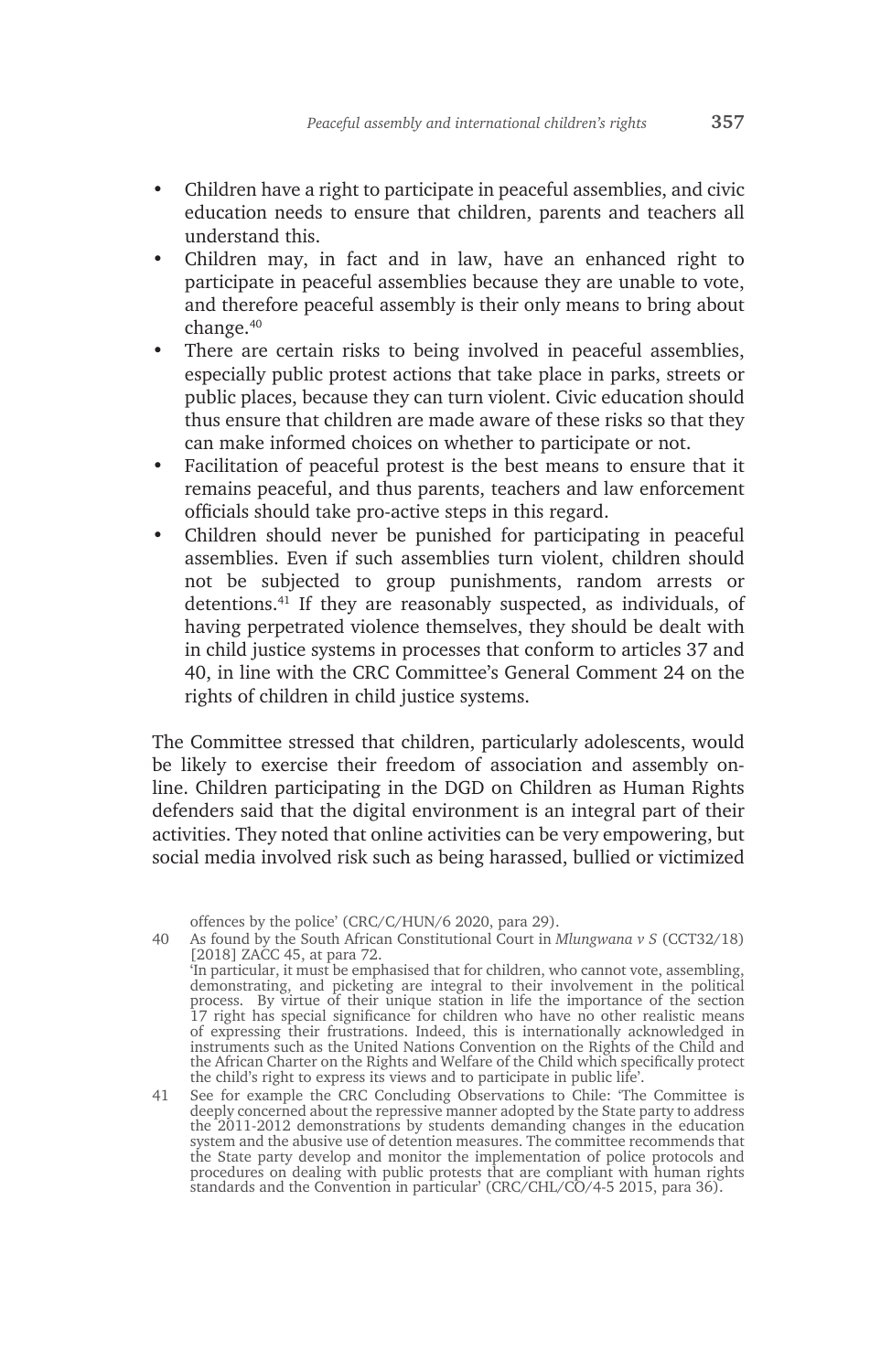for their opinions or their work. However, they were clear that these risks can be managed and that states should not restrict online space for children for children expressing their views.42 The Committee listed the most important issues in relation to this context, as set out in the final report of the DGD,<sup>43</sup> namely that states should provide a safe and enabling online space for child human rights defenders, including access to safe online platforms, and training on online safety. States should also ensure internet providers and companies to facilitate connectivity and accessibility to all children and that safety settings should be clear and accessible, including for children with disabilities. Finally, states should encourage information and communication technology businesses to involve children in the development and monitoring of initiatives and tools for the online protection of children.

#### *Positive obligations on states regarding peaceful assembly in relation to children*

The Committee's submission indicated that states need to take proactive steps to ensure that children can exercise their right to freedom of assembly fully and safely. States should ensure a legal framework for peaceful assembly that complies with international human rights standards, including the rights of children. Laws and rules should be communicated in language and in places that are accessible to children. States should ensure that children are provided information on their right to peaceful assembly, and should be encouraged to discuss the benefits and risks so that they can make informed decisions about their participation. Teachers and other relevant persons with whom children might have such discussions, would also need education about the issue. With regard to the role of the state in managing public assembly situations, the Committee expressed the view that officials need to be trained on children's rights in public assembly situations,<sup>44</sup> and that their rights should be considered at all stages of the relevant planning and decision-making by law enforcement authorities.<sup>45</sup> The Committee stressed that children should be actively protected from any harm in the context of public assemblies, through nuanced and innovative approaches rather than through restriction or unnecessary limitation of their rights, including in the digital environment.

In the event of breaches of children's rights to peaceful assembly, states should provide mechanisms for complaints, provide assistance to

<sup>42</sup> UNCRC DGD 2018 Protecting and empowering children as human rights defenders: Report (DGD 2018), para 15. https://www.ohchr.org/Documents/HRBodies/ CRC/Discussions/2018/crc\_dgd\_2018\_outcomereport\_en.pdf (accessed 5 January 2022).

<sup>43</sup> As above, para 34.

<sup>44</sup> Concluding Observations to Syria (CRC/C/SYR/CO 3–4 2012, para 47).

<sup>45</sup> Danka (n 15) 412.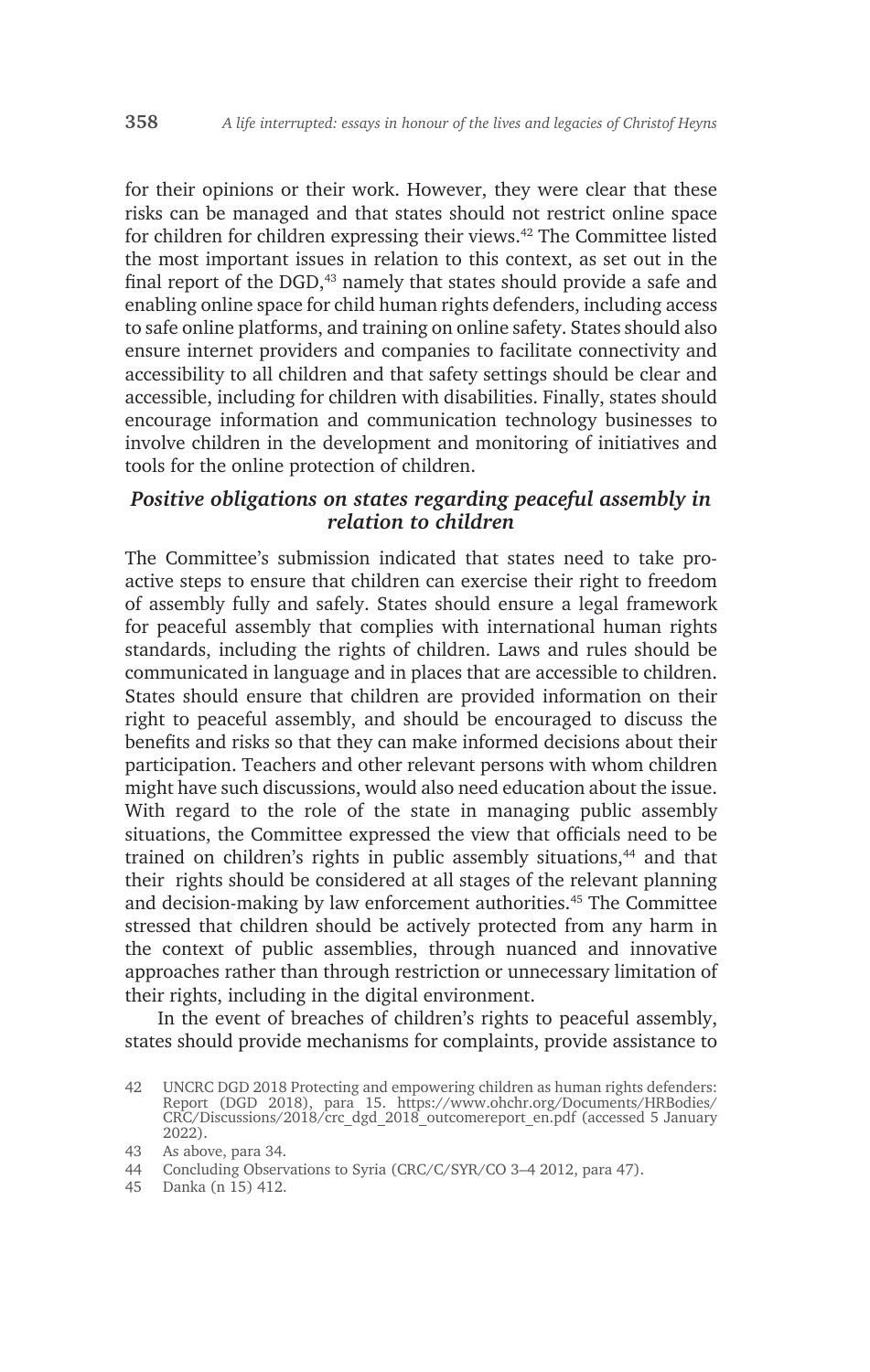the complainants, and ensure appropriate remedies where breaches of rights are found to have been violated.

#### *Limitations on peaceful assembly in relation to children*

Children's right to peaceful assembly must be recognised and promoted, but at the same time, the CRC requires that their best interests be considered (factoring in their views, according to their evolving capacity), and that they are protected from all forms of violence. This leads to a reasonable concern about whether there are grounds to set a higher level of limitation on the rights of children to participate in peaceful assemblies, as it is understood that such assemblies may turn violent. The Committee's stated its position that there is no need to place additional limits on children's rights to association and assembly, over and above any that may be placed on adults.46 The Committee drew attention to the practice of states which do place additional restrictions on children regarding freedom of association and freedom of assembly, and the Committee provided various examples of concluding observations in which it has criticised certain states that have done so, including Costa Rica, Vietnam, Ukraine and Hungary.<sup>47</sup>

#### **Are age limits preventing children from participating a reasonable limitation?**

The CRC Committee reiterated its position that placing age limits that bar children below a certain age from being at a protest is not an acceptable form of limitation, even if it is done for the protection of children. The Committee has recommended to a considerable number of state parties that they should amend laws that prevent persons below 18 years from forming associations, $48$  or laws that prevent persons

<sup>46</sup> See Daly (n 14) 107, and the references to the CRC Committee's jurisprudence provided there.

<sup>47</sup> Concluding Observations to Costa Rica (CRC/C/15/Add.266 2005, para 23); Concluding Observations to Vietnam (CRC/C/VNM/CO/3-4 2012, paras 41-42); Concluding Observations to Ukraine (CRC/C/UKR/CO/3-4 2011, paras 39-40); Concluding Observations to Hungary CRC/C/HUN/6 2020 para 29).

<sup>48</sup> For example, Concluding Observations to Ukraine (UN Doc No CRC/C/UKR/CO/ 3-4, 2011, paras 39-40); Concluding Observations to Kuwait (CRC/C/KWT/CO/2, 2014, para. 40); Concluding Observations to Hungary (CRC/C/HUN/6 2020, para 29).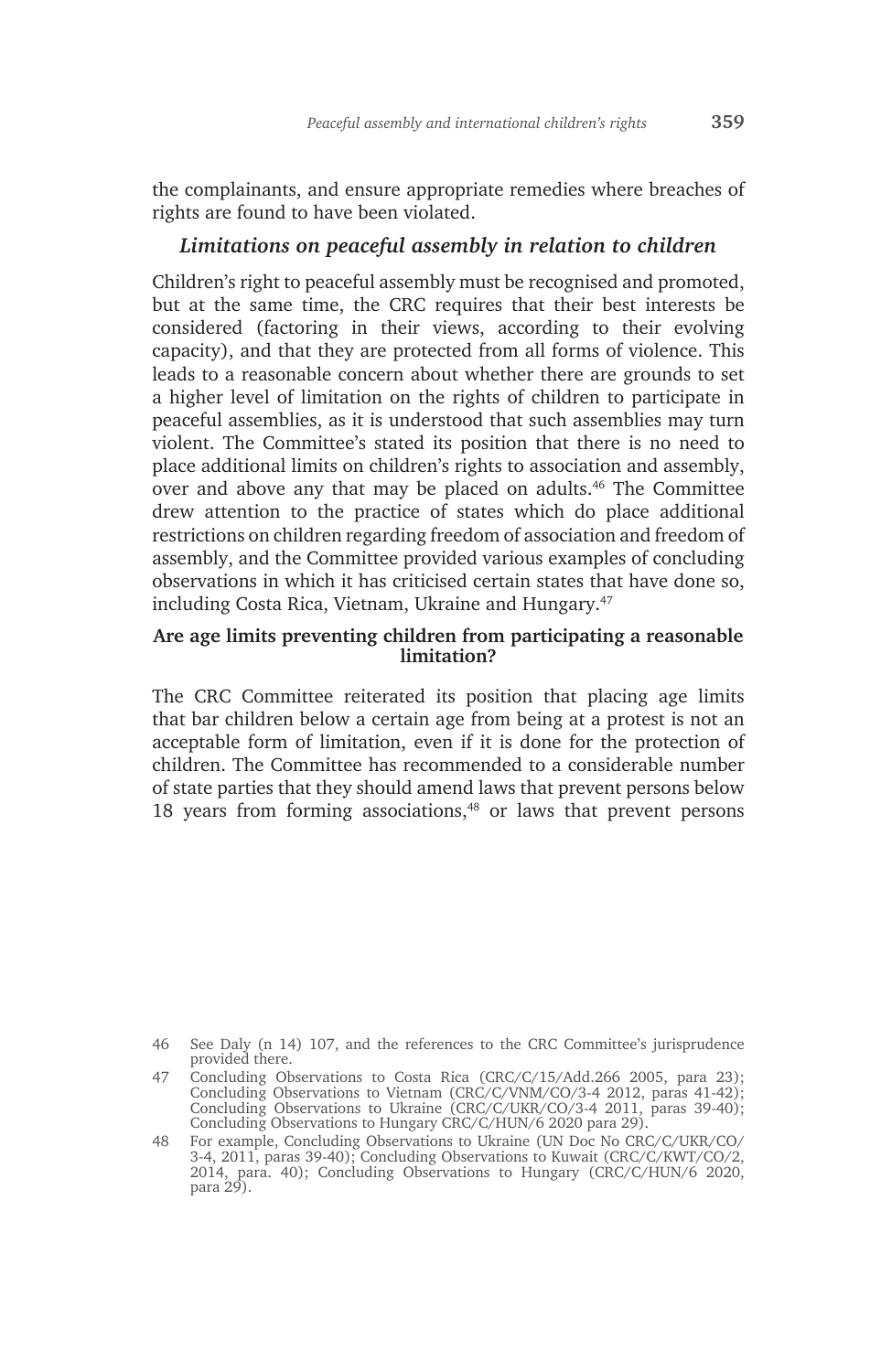below a certain age from organising outdoor meetings,<sup>49</sup> as such laws are contrary to the rights promoted by article 15.<sup>50</sup>

#### **Are blanket rules about notice periods prior to assembly a reasonable limitation for children?**

According to the CRC Committee, this kind of limitation is more disproportionate for children than it would be for adults, as they may have less knowledge of the requirements – unless the authorities can show that children in the particular State have been educated on the rules in this regard.

The Committee cited the South African Constitutional Court in this regard, which found that notice requirements were a particularly problematic limitation for children, especially if they were linked to criminal liability. The Court held that that the limitation was egregious because it did not distinguish between adult and child convenors. In the words of the Court: <sup>51</sup>

This means that children – who may not even know about the notice requirements in the Act or have the resources to adhere to the notice requirement – are indiscriminately held criminally liable if they fail to give notice before convening a gathering. This Court has acknowledged how exposing children to the criminal justice system – even if diverted under the Child Justice Act is traumatic and must be a measure of last resort. To expose children to criminal liability, as section 12(1)(a) does, therefore severely exacerbates the extent of the limitation. Accordingly, to subject children to the full rigour of the penal sanction for which section 12(1)(a) provides, given their vulnerability and lack of self-restraint in comparison to adults, cannot be justified on any rational basis.

#### *Recommendations for amendments to revised draft General Comment 37*

The CRC Committee expressed a concern that the draft General Comment did not refer specifically to children. The Committee did acknowledge that including a specific group, such as children, might pose difficulties because there would likely be other specific groups who would also need to be considered, and the Committee could foresee that the Human Rights Committee might find it difficult to make such an inclusion. Nevertheless, the CRC Committee proposed certain possible additions. It was suggested that at paragraph 2, which mentioned 'disenfranchised members', could be changed by deleting that word so

50 Daly (n 14) 78 notes that the Special Rapporteur on the right to peaceful assembly has made reference in positive terms to a 1996 judgment of the Constitutional Review Chamber of the Supreme Court of Estonia which found legislation banning under 18s from forming or leading associations was incompatible with CRC art 15.

<sup>49</sup> For example, Concluding Observations to Turkey (CRC/C/R/CO/2–3 2012, para 38). See further Daly (n 14) 77.

<sup>51</sup> *Mlungwana v S* (CCT32/18) [2018] ZACC 45, at para 89.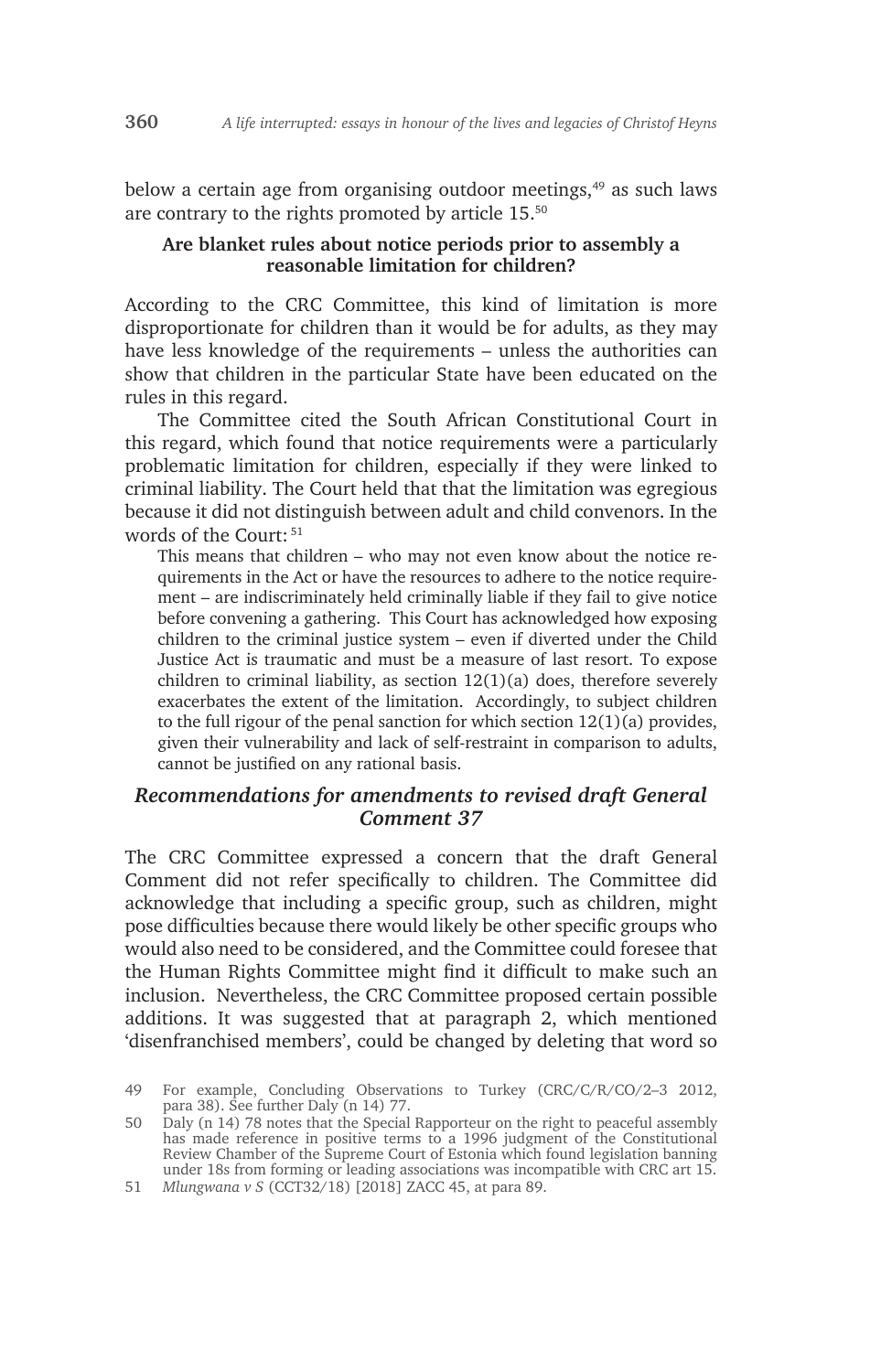that the sentence would read: 'It can be of particular importance to marginalised members of society, particularly persons who do not enjoy the right to vote, such as children'.52 With regard to paragraph 6, which listed types of peaceful assemblies, it was proposed that 'school strikes' should be included.

The CRC Committee also proposed the addition, after paragraph 28, of the following proposed substantive paragraphs:

States should act on the recognition of children's right to freedom of association and freedom of peaceful assembly by creating an enabling environment for such activities. This includes supporting children's associations, including child-led associations, ensuring that teachers, parents and children themselves are educated about the right to peaceful assembly, and providing support to whose children are involved in peaceful assembly to assist them in their role of protecting and empowering children.

The law and policy frameworks should include specific provisions relating to children's rights. Laws and rules regarding peaceful assembly should be widely communicated in a manner that is accessible to all children. Children should be actively protected from any harm in the context of public assemblies, through nuanced and innovative approaches rather than through restriction or unnecessary limitation of their rights, including in the digital environment. Law enforcement authorities should be trained and plan for children's participation in demonstrations

States should refrain from setting age limits below which persons are banned from participating fully in the right to peaceful assembly, and notice requirements must be applied flexibly in relation to children. Breaches of rules should not result in criminal sanctions or other punishment of children or their parents, and where children are charged for incidents such as violence or damage to property, they must be dealt with in child justice systems compliant with articles 37 and 40 of the CRC.

### **Children's rights in the final version of General Comment 37**

The Human Rights Committee adopted its General Comment 37 at its 129th session (29 June to 24 July 2020).<sup>53</sup> The outcome for children's rights to protest was meagre. The Human Rights Committee did not include any of the changes proposed the CRC Committee. The difficulty lay in the fact that by mentioning one specific group, such as children, the Committee would face calls for other groups to be included. This is understandable, although one might ask why listing specific groups is particularly problematic, other than it adding to the word count (which is a factor that has to be considered, as there are strict rules

<sup>52</sup> The draft para 2 read as follows: 'It can be of particular importance to marginalised and disenfranchised' members of society'.

<sup>53</sup> CCPR General Comment 37 on the right of peaceful assembly (article 21) (2020), CCPR/C/GC/37.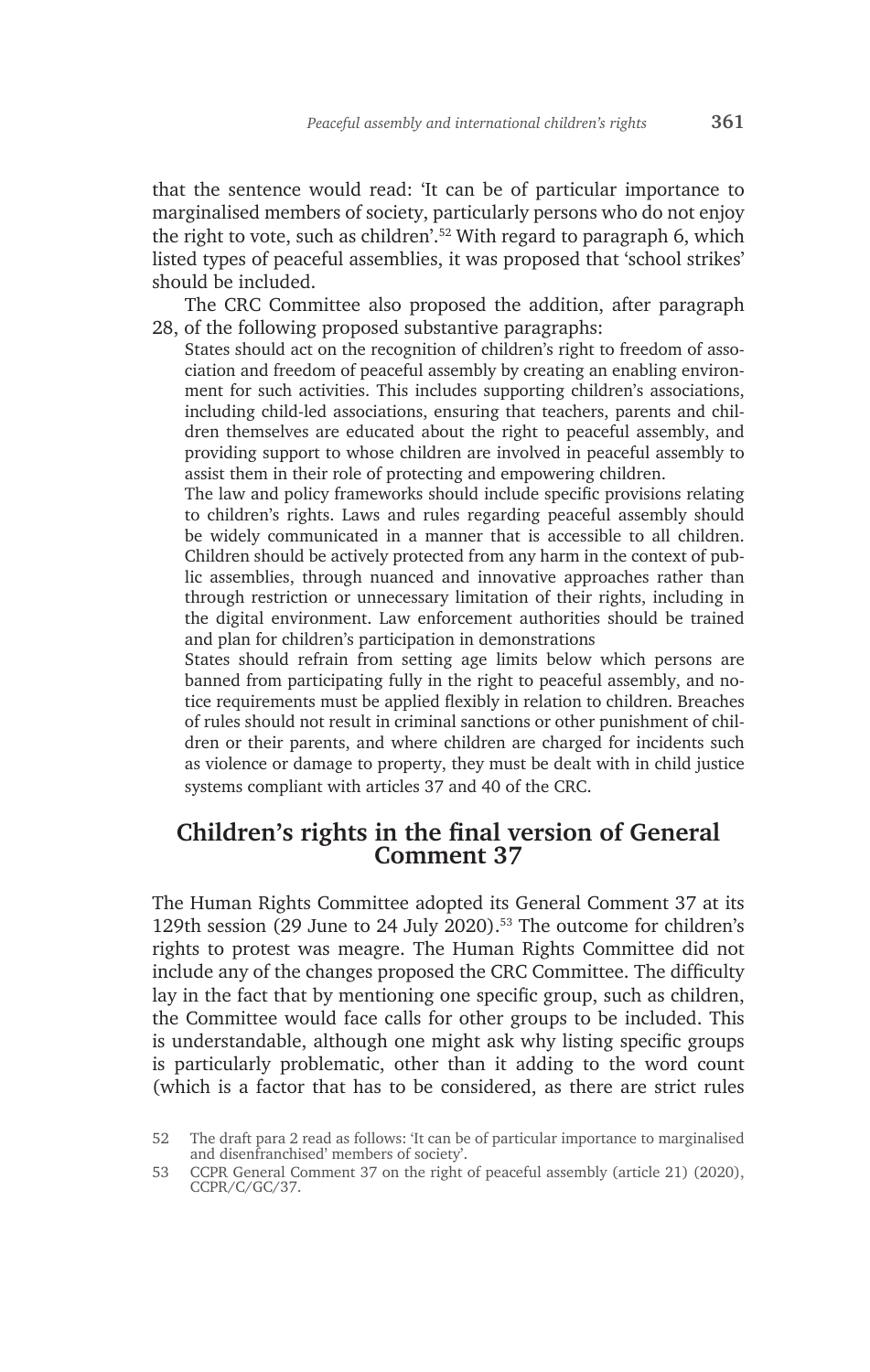in the treaty body system regarding the length of documents). One way that the Human Rights Committee tried to accommodate children in the General Comment was by underscoring the importance of protest for 'marginalized individuals and groups'.54 Another instance was in the non-discrimination clause, where 'age' is included in the list of bases on which discrimination is impermissible, and where it is stated that '[p]articular efforts must be made to ensure the equal and effective facilitation and protection of the right of peaceful assembly of individuals who are members of groups that are or have been subjected to discrimination, or that may face particular challenges in participating in assemblies'.55 The word facilitation was a 'win' for the child rights sector as some submissions had highlighted the positive obligation on the state to create an enabling environment for children's involvement in protest.56 The only specific mention of children is in the paragraph which deals with training of enforcement officials: 'Training should sensitize officials to the specific needs of individuals or groups in situations of vulnerability, which may in some cases include women, children and persons with disabilities, when participating in peaceful assemblies' <sup>57</sup>

The problem with the perspective offered by General Comment 37 is that it depicts children only as marginalized, vulnerable and having specific needs. While this may cover some aspects of children's rights in the context of assembly, this image is at odds with the CRC Committee's recognition of children as human rights defenders, and frankly, at odds with what is plain for all to see – children are organising and acting to promote and defend their own rights and the rights of others, and there is documented evidence, discussed above, that they have been doing so since the 1800s.

### **Conclusion**

The 'Arab Spring', rise of social media and activism have contributed to a context for a burgeoning role being by children in contemporary human rights debates. The CRC Committee's days of general discussion on climate change in 2016 and on children as human rights defenders in 2018 drew attention to the activism of children. The CRC Committee's approach to children's right to freedom of assembly encompasses protection and autonomy, and recognises the balance that needs to be struck. States should ensure that children are not only permitted to participate in non-violent protest action, but are actually enabled to

<sup>54</sup> CCPR General Comment 37, CCPR/C/GC/37, para 2.

<sup>55</sup> CCPR General Comment 37, CCPR/C/GC/37, para 25.

<sup>56</sup> Joint submission of Child Rights Connect and Anita Danka, n 36.

<sup>57</sup> CCPR General Comment 37, CCPR/C/GC/37, para 80.